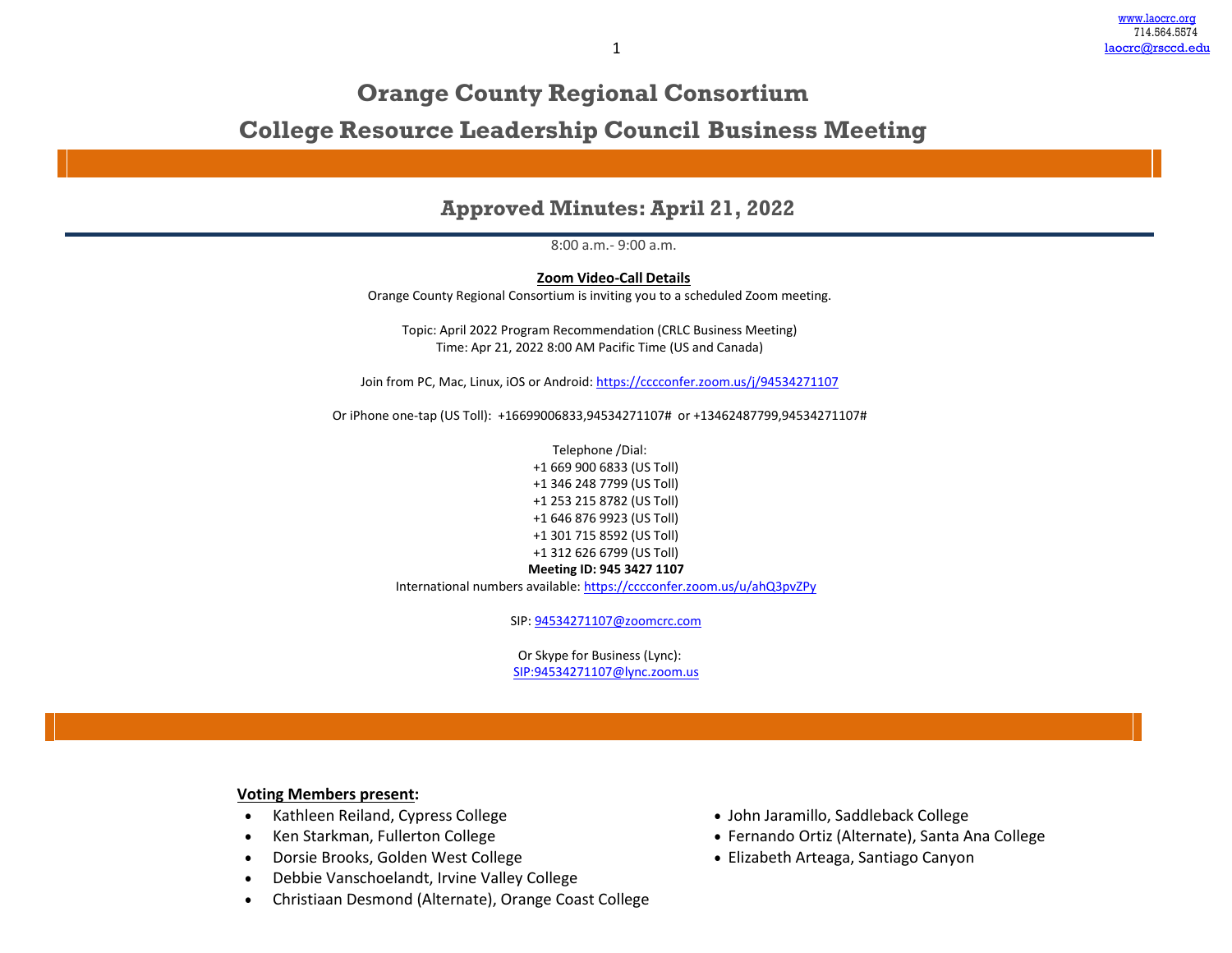### **Voting Members absent:**

- Merry Kim, Coastline Community College
- I. Call to Order Meeting called to order at 8:02 a.m. by Mr. John Jaramillo, CRLC Chair and Dean Resource Associate, OCRC
- II. CRLC Member Roll Call Ms. Marbella Ruiz, Administrative Secretary, called roll a Quorum of Voting Members was verified.

### *III. Minutes from the March 2022 CRLC Business Meeting were Approved*

**a.** *Motion: Dorsie Brooks, Golden West College; Second: Ken Starkman, Fullerton College; APPROVED*

### *IV.* **Informational Items**

**a. Program Data [Requests](http://www.laocrc.org/educators/program-approval/program-intents)**

| <b>Program Title</b>                                | <b>Top Code</b> | <b>College</b>                                             | <b>Contact</b>                            |  |  |  |  |  |
|-----------------------------------------------------|-----------------|------------------------------------------------------------|-------------------------------------------|--|--|--|--|--|
| <b>Sports Management Certificate</b><br>1.          | 0835.60         | <b>Cypress College</b>                                     | Silvie Grote<br>sgrote@cypresscollege.edu |  |  |  |  |  |
| Costuming<br>2.                                     | 1303.10         | Lindsay Fox<br>Saddleback College<br>Ipiper@saddleback.edu |                                           |  |  |  |  |  |
| Library Technician<br>3.                            | 1602.00         | Saddleback College                                         | Carolyn Seaman<br>cseaman@saddleback.edu  |  |  |  |  |  |
| <b>Noncredit Vocational Program</b>                 |                 |                                                            |                                           |  |  |  |  |  |
| Business Information Worker, I- Part 1<br>1.        | 0514.00         | Golden West College                                        | Dorsie Brooks<br>dbrooks28@gwc.cccd.edu   |  |  |  |  |  |
| 2.<br><b>Business Information Worker, I- Part 2</b> | 0514.00         | <b>Golden West College</b>                                 | Dorsie Brooks<br>dbrooks28@gwc.cccd.edu   |  |  |  |  |  |

 **Informational items discussion:** Mr. John Jaramillo reminded the CRLC group members that had a discussion last month about adding a scheduled meeting that would immediately follow the Program Recommendation/Business meeting; where we would simply approve the Minutes from the meeting we just adorned. We will start next month's meeting in May.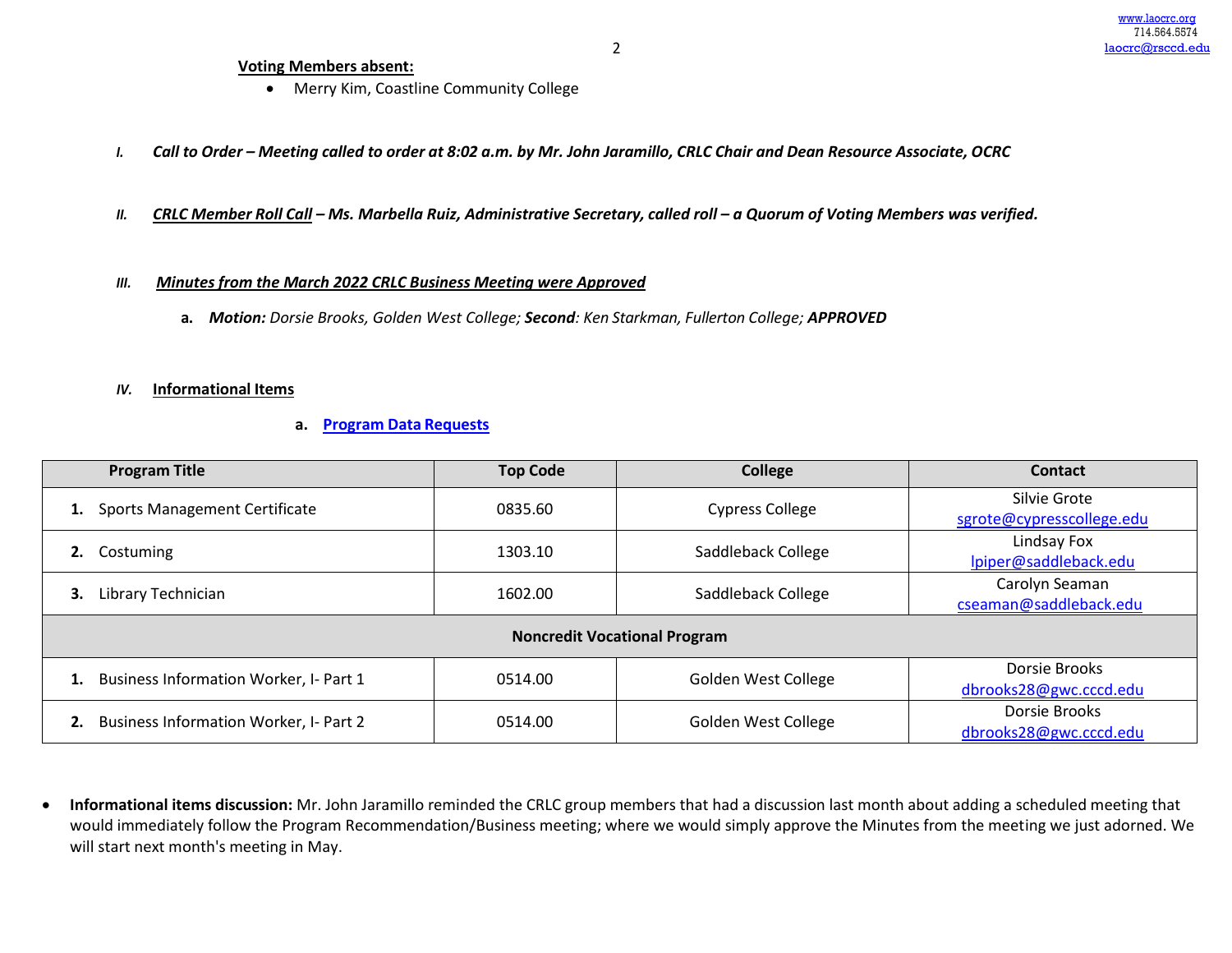## *V.* **Action Items** *Mr. John Jaramillo, CRLC Chair and DeanResource Associate, OCRC*

## **a. [Program Recommendation; M](https://www.regionalcte.org/browse?region=4&%3Bamp%3Bamp%3Bstatus=4&%3Bamp%3Bamp%3Bsearch&%3Bamp%3Bamp%3Bsubmit)otion:** *Ken Starkman, Fullerton College***; Second:** *Dorsie Brooks, Golden West College***; Recommended:**

**APPROVED**

|                                                             |        |                            |                                                   |                                          | <b>LMI Criteria</b>  |              |                  | <b>Eme</b><br>$r-$<br>ging |
|-------------------------------------------------------------|--------|----------------------------|---------------------------------------------------|------------------------------------------|----------------------|--------------|------------------|----------------------------|
| <b>TOP Code</b><br><b>Program Title</b>                     |        | <b>College</b>             | <b>Contact</b>                                    | <b>Type of LMI</b><br><b>Endorsement</b> | <b>Supply</b><br>Gap | <b>Wages</b> | Educ.<br>Attain. |                            |
| <b>Cannabis Management</b><br>1.                            | 050600 | <b>Fullerton College</b>   | Ken Starkman<br>KStarkman@fullcoll.edu            | ES                                       |                      | ✓            | ✓                | $\checkmark$               |
| <b>Crime Scene Investigation</b><br>2.                      | 210500 | <b>Fullerton College</b>   | Ken Starkman<br>KStarkman@fullcoll.edu            | ES                                       |                      | ✓            | $\checkmark$     |                            |
| <b>Game Analysis and Design Skills</b><br>3.<br>Certificate | 061420 | <b>Fullerton College</b>   | Ken Starkman<br>KStarkman@fullcoll.edu            | ES                                       | ✓                    | ✓            |                  |                            |
| <b>Networking Skills Certificate</b><br>4.                  | 070810 | <b>Fullerton College</b>   | Ken Starkman<br>KStarkman@fullcoll.edu            | ES                                       | ✓                    | ✓            | ✓                |                            |
| 5.<br><b>Business Administration</b>                        | 050500 | <b>Golden West College</b> | Christopher Whiteside<br>cwhiteside4@gwc.cccd.edu | ES                                       |                      |              | ✓                |                            |
| <b>Business Fundamentals Certificate</b><br>6.              | 050500 | Golden West College        | Christopher Whiteside<br>cwhiteside4@gwc.cccd.edu | ES                                       |                      |              | ✓                |                            |
| <b>Business &amp; Management Certificate</b><br>7.          | 050500 | Golden West College        | Christopher Whiteside<br>cwhiteside4@gwc.cccd.edu | ES                                       |                      |              | ✓                |                            |
| 8.<br><b>Fine Woodworking</b>                               | 095200 | Orange Coast College       | Lisa Knuppel<br>lknuppel@occ.cccd.edu             | ES                                       | ✓                    |              |                  |                            |

| Kev:<br>EA = Endorsed: All Criteria Met<br>ES = Endorsed: Some Criteria<br>MetNE = Not Endorsed<br>PA = Pre-Approved | <b>NOTE:</b> A check mark $(\checkmark)$ denotes that specific LMI Criteria was met.<br>*Emerging denotes there are gaps in the traditional labor market information. |
|----------------------------------------------------------------------------------------------------------------------|-----------------------------------------------------------------------------------------------------------------------------------------------------------------------|
|----------------------------------------------------------------------------------------------------------------------|-----------------------------------------------------------------------------------------------------------------------------------------------------------------------|

## **Action Items discussion:**

Ms. Dorsie Brooks congratulated Fullerton College for moving forward with Cannabis Management. Dr. Davis confirmed that Fullerton College is the only college in Orange County to offer this program.